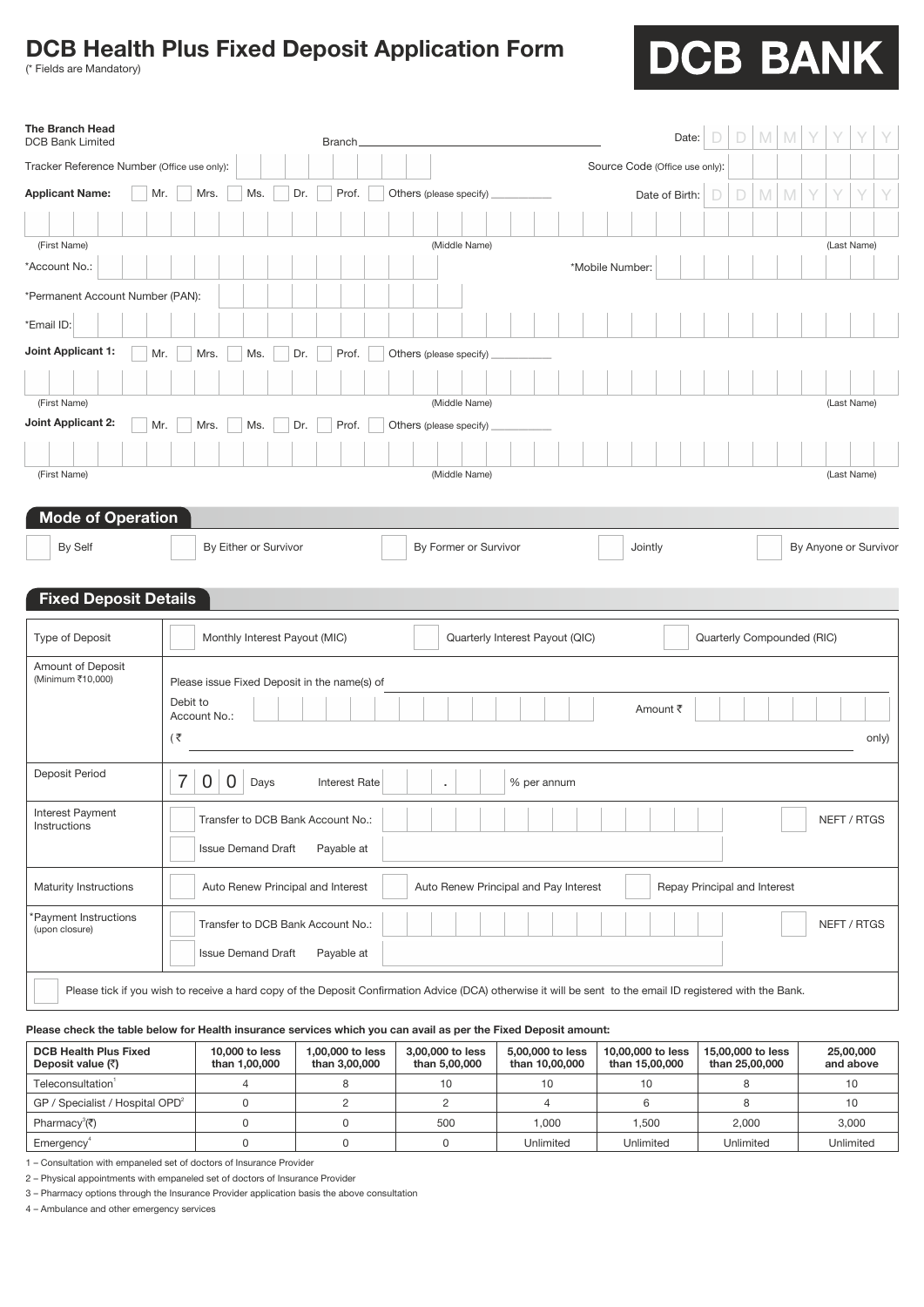| Instructions for payment of interest & maturity proceeds through NEFT                                                                                                                                                                                                                                                                                                                                                                                                                                                                                                                                                                                                                                                                    |                                              |  |  |  |  |  |      |       |                                      |       |                      |                |  |         |             |                         |         |                                                    | This facility is not available for fixed deposits with maturity                                                                                                                                                                                                                                                                                                                                                                                                                                                                                                                                                                                                 |                                                              |
|------------------------------------------------------------------------------------------------------------------------------------------------------------------------------------------------------------------------------------------------------------------------------------------------------------------------------------------------------------------------------------------------------------------------------------------------------------------------------------------------------------------------------------------------------------------------------------------------------------------------------------------------------------------------------------------------------------------------------------------|----------------------------------------------|--|--|--|--|--|------|-------|--------------------------------------|-------|----------------------|----------------|--|---------|-------------|-------------------------|---------|----------------------------------------------------|-----------------------------------------------------------------------------------------------------------------------------------------------------------------------------------------------------------------------------------------------------------------------------------------------------------------------------------------------------------------------------------------------------------------------------------------------------------------------------------------------------------------------------------------------------------------------------------------------------------------------------------------------------------------|--------------------------------------------------------------|
| 1. Mandatory to attach a cancelled cheque of the bank account mentioned below<br>2. Beneficiary Name (As per Beneficiary's Bank record - should be same as applicant's name):                                                                                                                                                                                                                                                                                                                                                                                                                                                                                                                                                            |                                              |  |  |  |  |  |      |       |                                      |       |                      |                |  |         |             |                         |         |                                                    | instruction as "Auto Renew Principal & Pay Interest"                                                                                                                                                                                                                                                                                                                                                                                                                                                                                                                                                                                                            |                                                              |
|                                                                                                                                                                                                                                                                                                                                                                                                                                                                                                                                                                                                                                                                                                                                          |                                              |  |  |  |  |  |      |       |                                      |       |                      |                |  |         |             |                         |         |                                                    |                                                                                                                                                                                                                                                                                                                                                                                                                                                                                                                                                                                                                                                                 |                                                              |
|                                                                                                                                                                                                                                                                                                                                                                                                                                                                                                                                                                                                                                                                                                                                          |                                              |  |  |  |  |  |      |       |                                      |       |                      |                |  |         |             |                         |         |                                                    |                                                                                                                                                                                                                                                                                                                                                                                                                                                                                                                                                                                                                                                                 |                                                              |
| <b>Bank Name:</b>                                                                                                                                                                                                                                                                                                                                                                                                                                                                                                                                                                                                                                                                                                                        |                                              |  |  |  |  |  |      |       |                                      |       | <b>Branch Name:</b>  |                |  |         |             |                         |         |                                                    |                                                                                                                                                                                                                                                                                                                                                                                                                                                                                                                                                                                                                                                                 |                                                              |
| <b>Account Number:</b>                                                                                                                                                                                                                                                                                                                                                                                                                                                                                                                                                                                                                                                                                                                   |                                              |  |  |  |  |  |      |       |                                      |       | <b>Account Type:</b> |                |  | Savings |             |                         | Current |                                                    | Overdraft                                                                                                                                                                                                                                                                                                                                                                                                                                                                                                                                                                                                                                                       |                                                              |
| <b>IFS Code:</b>                                                                                                                                                                                                                                                                                                                                                                                                                                                                                                                                                                                                                                                                                                                         |                                              |  |  |  |  |  |      |       |                                      |       |                      |                |  |         |             | Others (please specify) |         |                                                    |                                                                                                                                                                                                                                                                                                                                                                                                                                                                                                                                                                                                                                                                 |                                                              |
| <b>Terms and conditions:</b><br>I/We abide by the following terms and conditions:<br>1. It is being understood that the remittance is to be sent at my/our own risk and responsibility and on the distinct understanding that no liability whatsoever is to be attached to the Bank for any loss or damages arising<br>2. I/We understand that the RTGS / NEFT request is subject to the RBI regulations and guidelines governing the same.<br>3. I/We agree that the credit will be effected solely on the beneficiary account number information and beneficiary name particulars will not be used for the same.<br>4. I/We agree that the Bank shall deduct applicable TDS (Tax Deducted at Source) as per the Income Tax Provisions. | properly identify the person's name.         |  |  |  |  |  |      |       |                                      |       |                      |                |  |         |             |                         |         |                                                    | or resulting from delay in transmission, delivery or non-delivery of the message or for any mistake, exchange or error in transmission or delivery thereof or in deciphering the message for whatsoever cause or from its<br>misinterpretation when received or the action of the destination Bank or due to RBI (Reserve Bank of India) RTGS / NEFT system not being available or failure of internal communication system at the recipient<br>bank/branch or incorrect information provided by me/us or any incorrect credit accorded by the recipient bank/branch due to information provided by me/us or any act or event beyond control or from failure to |                                                              |
| <b>Nomination Details (Form DA 1)</b>                                                                                                                                                                                                                                                                                                                                                                                                                                                                                                                                                                                                                                                                                                    |                                              |  |  |  |  |  |      |       |                                      |       |                      |                |  |         |             |                         |         |                                                    |                                                                                                                                                                                                                                                                                                                                                                                                                                                                                                                                                                                                                                                                 |                                                              |
|                                                                                                                                                                                                                                                                                                                                                                                                                                                                                                                                                                                                                                                                                                                                          | Yes, I want to nominate the following person |  |  |  |  |  |      |       | No, I do not want to nominate anyone |       |                      |                |  |         |             |                         |         |                                                    |                                                                                                                                                                                                                                                                                                                                                                                                                                                                                                                                                                                                                                                                 |                                                              |
| I / We nominate the following person to whom in the event of my / our / minor's death the amount of the deposit in the account may be returned by<br>DCB Bank Limited.                                                                                                                                                                                                                                                                                                                                                                                                                                                                                                                                                                   |                                              |  |  |  |  |  |      |       |                                      |       |                      |                |  |         |             |                         |         |                                                    |                                                                                                                                                                                                                                                                                                                                                                                                                                                                                                                                                                                                                                                                 |                                                              |
| Nominee's Name:                                                                                                                                                                                                                                                                                                                                                                                                                                                                                                                                                                                                                                                                                                                          |                                              |  |  |  |  |  |      |       |                                      |       |                      |                |  |         |             |                         |         |                                                    |                                                                                                                                                                                                                                                                                                                                                                                                                                                                                                                                                                                                                                                                 |                                                              |
| Address:                                                                                                                                                                                                                                                                                                                                                                                                                                                                                                                                                                                                                                                                                                                                 |                                              |  |  |  |  |  |      |       |                                      |       |                      |                |  |         |             |                         |         |                                                    |                                                                                                                                                                                                                                                                                                                                                                                                                                                                                                                                                                                                                                                                 |                                                              |
|                                                                                                                                                                                                                                                                                                                                                                                                                                                                                                                                                                                                                                                                                                                                          |                                              |  |  |  |  |  |      |       |                                      |       |                      |                |  |         |             |                         |         |                                                    |                                                                                                                                                                                                                                                                                                                                                                                                                                                                                                                                                                                                                                                                 |                                                              |
| Relationship with Applicant, if any                                                                                                                                                                                                                                                                                                                                                                                                                                                                                                                                                                                                                                                                                                      |                                              |  |  |  |  |  | Age: |       |                                      | Years |                      | Date of Birth: |  | D       | $\mathbb N$ | $\mathbb{M}$            |         |                                                    |                                                                                                                                                                                                                                                                                                                                                                                                                                                                                                                                                                                                                                                                 | Nomination                                                   |
| * As the nominee is a minor on this date, I / we appoint (Name & Address)                                                                                                                                                                                                                                                                                                                                                                                                                                                                                                                                                                                                                                                                |                                              |  |  |  |  |  |      |       |                                      |       |                      |                |  |         |             |                         |         |                                                    |                                                                                                                                                                                                                                                                                                                                                                                                                                                                                                                                                                                                                                                                 | under Section<br>45ZA of the                                 |
|                                                                                                                                                                                                                                                                                                                                                                                                                                                                                                                                                                                                                                                                                                                                          |                                              |  |  |  |  |  |      |       |                                      |       |                      |                |  |         |             |                         |         |                                                    |                                                                                                                                                                                                                                                                                                                                                                                                                                                                                                                                                                                                                                                                 | Banking<br>Regulation<br>Act, 1949                           |
|                                                                                                                                                                                                                                                                                                                                                                                                                                                                                                                                                                                                                                                                                                                                          |                                              |  |  |  |  |  |      |       |                                      |       |                      |                |  |         |             |                         |         |                                                    |                                                                                                                                                                                                                                                                                                                                                                                                                                                                                                                                                                                                                                                                 | and Rule 2(1) of<br>the Banking                              |
| to receive the amount of the deposit in the account on behalf of the nominee in the event of my $/$<br>our / minor's death during the minority of the nominee.                                                                                                                                                                                                                                                                                                                                                                                                                                                                                                                                                                           |                                              |  |  |  |  |  |      |       |                                      |       |                      |                |  |         |             |                         |         |                                                    |                                                                                                                                                                                                                                                                                                                                                                                                                                                                                                                                                                                                                                                                 | Companies<br>(Nomination)<br>Rules 1985 in                   |
| For the nominee mentioned above, please indicate if you wish to make<br>mention of the nominee's name in the passbook, bank account<br>statement & Deposit Confirmation Advice issued in respect of your<br>account.                                                                                                                                                                                                                                                                                                                                                                                                                                                                                                                     |                                              |  |  |  |  |  | Yes  |       | No                                   |       |                      |                |  |         |             |                         |         |                                                    |                                                                                                                                                                                                                                                                                                                                                                                                                                                                                                                                                                                                                                                                 | respect of bank<br>deposits.                                 |
| I / We do hereby declare that what is stated above is true to the best of my / our knowledge<br>and belief.                                                                                                                                                                                                                                                                                                                                                                                                                                                                                                                                                                                                                              |                                              |  |  |  |  |  |      |       |                                      |       |                      |                |  |         |             |                         |         |                                                    |                                                                                                                                                                                                                                                                                                                                                                                                                                                                                                                                                                                                                                                                 | Thumb<br>impression is                                       |
| Witness(es):                                                                                                                                                                                                                                                                                                                                                                                                                                                                                                                                                                                                                                                                                                                             |                                              |  |  |  |  |  |      |       |                                      |       |                      |                |  |         |             |                         |         | Signature(s) / Thumb Impression(s) of Applicant(s) |                                                                                                                                                                                                                                                                                                                                                                                                                                                                                                                                                                                                                                                                 | required to be<br>attested by                                |
| Name                                                                                                                                                                                                                                                                                                                                                                                                                                                                                                                                                                                                                                                                                                                                     |                                              |  |  |  |  |  |      | Name  |                                      |       |                      |                |  |         |             |                         |         |                                                    |                                                                                                                                                                                                                                                                                                                                                                                                                                                                                                                                                                                                                                                                 | 2 witnesses.<br>For signature,<br>no witness is<br>required. |
| Signature : _                                                                                                                                                                                                                                                                                                                                                                                                                                                                                                                                                                                                                                                                                                                            |                                              |  |  |  |  |  |      |       | Signature:                           |       |                      |                |  |         |             |                         |         |                                                    |                                                                                                                                                                                                                                                                                                                                                                                                                                                                                                                                                                                                                                                                 |                                                              |
| Address :                                                                                                                                                                                                                                                                                                                                                                                                                                                                                                                                                                                                                                                                                                                                |                                              |  |  |  |  |  |      |       |                                      |       |                      |                |  |         |             |                         |         |                                                    |                                                                                                                                                                                                                                                                                                                                                                                                                                                                                                                                                                                                                                                                 |                                                              |
| Place                                                                                                                                                                                                                                                                                                                                                                                                                                                                                                                                                                                                                                                                                                                                    |                                              |  |  |  |  |  |      |       |                                      |       |                      |                |  |         |             |                         |         |                                                    |                                                                                                                                                                                                                                                                                                                                                                                                                                                                                                                                                                                                                                                                 |                                                              |
|                                                                                                                                                                                                                                                                                                                                                                                                                                                                                                                                                                                                                                                                                                                                          |                                              |  |  |  |  |  |      | Place |                                      |       |                      |                |  |         |             |                         |         |                                                    |                                                                                                                                                                                                                                                                                                                                                                                                                                                                                                                                                                                                                                                                 |                                                              |

I / We consent to receive TDS Certificate quarterly after the end of each quarter.

I / We have read and understood the terms and conditions as stated here and as mentioned on website www.dcbbank.com. I / We accept and agree to be bound by the said terms and conditions including those excluding / limiting your liability. I / We agree that DCB Bank may debit my / our account for services charges as applicable from time to time.

I/We, the joint holder(s), agree that in case of death of any or more of the joint depositor(s), the proceeds may be paid to the survivor(s), on request before due date (subject to penal provision for<br>premature payment as

Applicant's Signature Signature Signature of Joint Applicant 1 Signature of Joint Applicant 2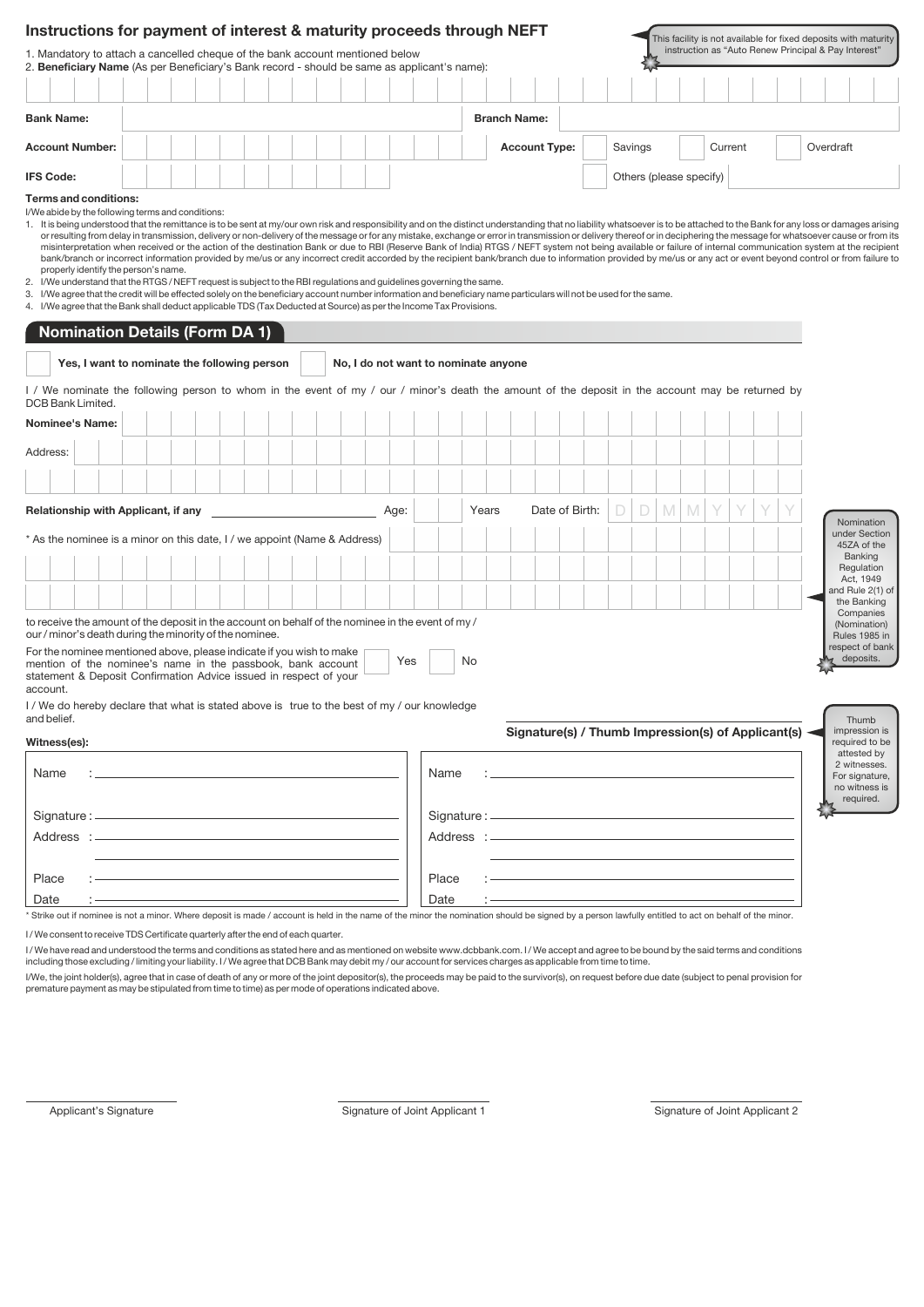#### **Terms & Conditions**

- (1) I/We have read and understood the general terms and conditions as available on the Bank's website www.dcbbank.com.
- (2) I/We accept and agree to be bound by the terms and conditions including those excluding / limiting the Bank's liability.
- (3) I/We agree that the Bank may debit my/our account for services charges as applicable from time to time.
- (4) I/We agree that the non-callable deposit/s cannot be closed by me/us before expiry of the term of such deposit/s.
- (5) I/We, the joint holder(s), agree that in case of death of any or more of the joint depositor(s), the proceeds may be paid to the survivor(s), on request before due date (subject to penal provision for premature payment as may be stipulated from time to time) as per mode of operations indicated above.
- (6) I/We agree that the Bank shall not be responsible and liable for any consequences which may arise owing to change in my/our name/s, address, mobile number
- (7) I/We consent to receive TDS Certificate quarterly after the end of each quarter.
- (8) I/We agree that DCB Bank shall deduct applicable TDS (Tax Deducted at Source) as per the Income Tax Provisions.
- (9) I/We agree that any Fixed Deposit Receipt given to me/us will be treated as discharged receipt on due date.
- **Terms and conditions of DCB Health Plus Fixed Deposit:**

#### (1) I/We confirm that I/we am/are resident Indian individuals.

- (2) I/We confirm that the primary account holder is aged between 18 years to less than 71 years.
- (3) I/We agree that insurance policy shall cease on primary account holder's attaining the age of 71 years.
- (4) I/We agree that the insurance cover is available only to the primary account holder, even in case of joint accounts.
- (5) I/We agree that in case of premature withdrawal of this deposit, insurance cover shall cease to exist.
- (6) I/We agree that in case of partial withdrawal of this deposit, insurance cover shall be readjusted commensurate to the reduced deposit value in line with DCB Health Plus Fixed Deposit product feature, which I/we have read, understood and agreed at the time of applying for this deposit.
- (7) I/We understand that the PAN, Mobile number and Email ID are mandatory to open DCB Health Plus Fixed Deposit.
- (8) I/We agree that waiting period of 15 (fifteen) days from date of opening of this deposit shall apply for the insurance cover to commence<br>(9) I/We agree that insurance cover provided on DCB Health Plus Fixed Deposit, in
- I/We agree that insurance cover provided on DCB Health Plus Fixed Deposit, including at the time of renewal, is at the sole discretion of DCB Bank and/or ICICI Lombard General Insurance Company Limited ('Insurance Provider').
- (10) I/We understand that insurance cover on DCB Health Plus Fixed Deposit is underwritten and provided by ICICI Lombard General Insurance Company Limited, unless communicated otherwise, subject to the customer being within the permissible coverage age of less than 71 years.
- (11) I/We understand that tenure of DCB Health Plus Fixed Deposit is 700 (seven hundred) days only.
- (12) I/We understand that no medical tests are required for insurance cover.
- (13) I/We understand that minimum deposit value for DCB Health Plus Fixed Deposit is INR 10,000/-.
- (14) I/We understand that the maximum validity of the insurance coverage is co-terminus with the tenure i.e. up to the maturity date or premature withdrawal of DCB Health Plus Fixed Deposit, whichever is earlier.
- (15) I/We understand that details provided by me/us in the deposit application along with documents enclosed therewith will be shared with Insurance Provider for issuance of insurance policy.
- (16) I/We understand and agree that the claims will be settled by the Insurance Provider as per the respective terms and conditions of policy.
- (17) I/We agree to refer to the policy of the insurance plan for more details on risk factors, terms and conditions and specific details applicable to the insurance plan.
- (18) I/We agree that by subscribing to DCB Health Plus Fixed Deposit, I/we also agree to participate in the insurance plan and that I/we have the choice to subscribe to a fixed deposit under another scheme/product without having to participate in a insurance plan.
- (19) I/We shall take my/our own professional advice before availing the insurance product.
- (20) I/We agree that application accepted by DCB Bank shall not constitute deemed issuance of insurance cover by the Insurance Provider.
- (21) I/We agree that DCB Bank shall not be responsible and liable for any rejection of application by the Insurance Provider, if the Insurance Provider rejects the application.
- (22) I/We understand that, if the Insurance Provider accepts a request for the policy, a cover note shall be sent by the Insurance Provider directly to the Insured Person (primary account holder) at the address specified in this application form.
- (23) I/We agree that DCB Bank is purely a distributor and holds out no warranty or makes no representation about quality, delivery of the policy or claims processing whatsoever by the Insurance Provider.
- (24) I/We agree to review the policy document received from the Insurance Provider after acceptance of my/our application.
- (26) I/We specifically acknowledge and understand that the Insurance Provider is solely liable and responsible as per the terms of the insurance policy as stated in the policy document and I/we shall not hold DCB Bank responsible and liable in any manner, for rejection, compensation, recovery of compensation, processing of claims or otherwise. (25) I/We understand that I/we shall be bound by all the terms and conditions of the Insurance Provider relating to the grant of insurance that are in force and as amended from time to time.
- (27) I/We fully understand and agree that any services availed of by me/us under the insurance policy will be on my/our own volition.
- (28) I/We declare that medical consultation services provided by the Insurance Provider under the insurance policy will be independently evaluated by me/us and I/we will not hold the Bank responsible and liable for any adverse effect on my/our health and well-being, if any such situation arises.
- (29) I/We declare that, I/we will independently evaluate the course of treatment, including medicines, recommended by the medical consultant. I/We also understand that I/we need to ensure that any medicine partaken by me/us as recommended by the medical consultant is verified and confirmed by my/our family physician before consumption. I/We fully understand that the Bank has no role in any medical prescription and I/we will not hold the Bank responsible and liable for any adverse effect, if it may arise.
- (30) I/We fully understand that the Bank is not responsible and liable with regard to the quality/effectiveness/validity period of medicines procured by me/us upon recommendation by the medical consultant. I/we will not hold the Bank responsible and liable for any adverse effect of such medication, if it may arise.
- (31) I/We declare that, I/we will check and submit the pharmacy vouchers/bills which has to be claimed as per the validity period given by the Insurance Provider. I/We understand that the Bank is not responsible and liable for the same and I/we will not hold the Bank responsible and liable in case of any lapses.
- (32) I/We acknowledge that the Bank is not liable and responsible in case of death, disability, injury or hospitalization of the Insured Person and shall not hold DCB Bank responsible and liable in any manner, for compensation, recovery of compensation, processing of claims or otherwise.
- (33) Claims Processing: I/We agree that I/we shall get in touch with the Insurance Provider directly, in case of claims and shall not involve DCB Bank in any manner whatsoever. I/We undertake to intimate the Insurance Provider, fill up the Claim Form and support claims with appropriate documents as per the normal procedure laid down by the Insurance Provider.
- (34) I/We agree that based on the information provided by me/us while availing any of the features under this coverage, medicines including over the counter medicines or other suggestions may be prescribed or suggested. I/We agree that the Bank and/or Insurance Provider shall not be liable or responsible or deemed to be liable or responsible for any discrepancy in the information provided, or medical advice provided by such Medical Practitioners/Healthcare Professionals.
- (35) I/We agree that I/we are free to choose whether or not to obtain services under this coverage, and, if obtained then whether or not to act on the advice/suggestions received in whole or in part.
- (36) I/We agree that the services provided by the Insurance Provider are purely on cashless basis through Network Centers. The coverage is basis logging on the Insurance Provider application "IL Take Care". At any given time, the maximum restriction on number of policies held by an individual is limited to 4 (four) and the coverage is on annual basis as per the following table:

| <b>DCB Health Plus Fixed</b><br>Deposit value (₹) | 10,000 to less<br>than 1.00.000 | 1.00.000 to less<br>than 3,00,000 | 3,00,000 to less<br>than 5,00,000 | 5,00,000 to less<br>than 10,00,000 | 10,00,000 to less<br>than 15,00,000 | 15,00,000 to less<br>than 25,00,000 | 25,00,000<br>and above |
|---------------------------------------------------|---------------------------------|-----------------------------------|-----------------------------------|------------------------------------|-------------------------------------|-------------------------------------|------------------------|
| Teleconsultation <sup>1</sup>                     |                                 |                                   | 10                                | 10                                 |                                     |                                     | 10                     |
| GP / Specialist / Hospital OPD <sup>2</sup>       |                                 |                                   |                                   |                                    |                                     |                                     | 10                     |
| Pharmacy <sup>3</sup> ( $\bar{x}$ )               |                                 |                                   | 500                               | 1.000                              | .500                                | 2.000                               | 3.000                  |
| Emergency <sup>®</sup>                            |                                 |                                   |                                   | Unlimited                          | Unlimited                           | Unlimited                           | Unlimited              |

\_\_\_\_\_\_\_\_\_\_\_\_\_\_\_\_\_\_\_\_\_\_\_\_\_

1 - Consultation with empaneled set of doctors of Insurance Provider

2 - Physical appointments with empaneled set of doctors of Insurance Provider

3 Pharmacy options through the Insurance Provider application basis the above consultation

4 - Ambulance and other emergency services

## DCB Customer Care

Call: (022) 6899 7777 (040) 6815 7777

Email: customercare@dcbbank.com

Web: www.dcbbank.com